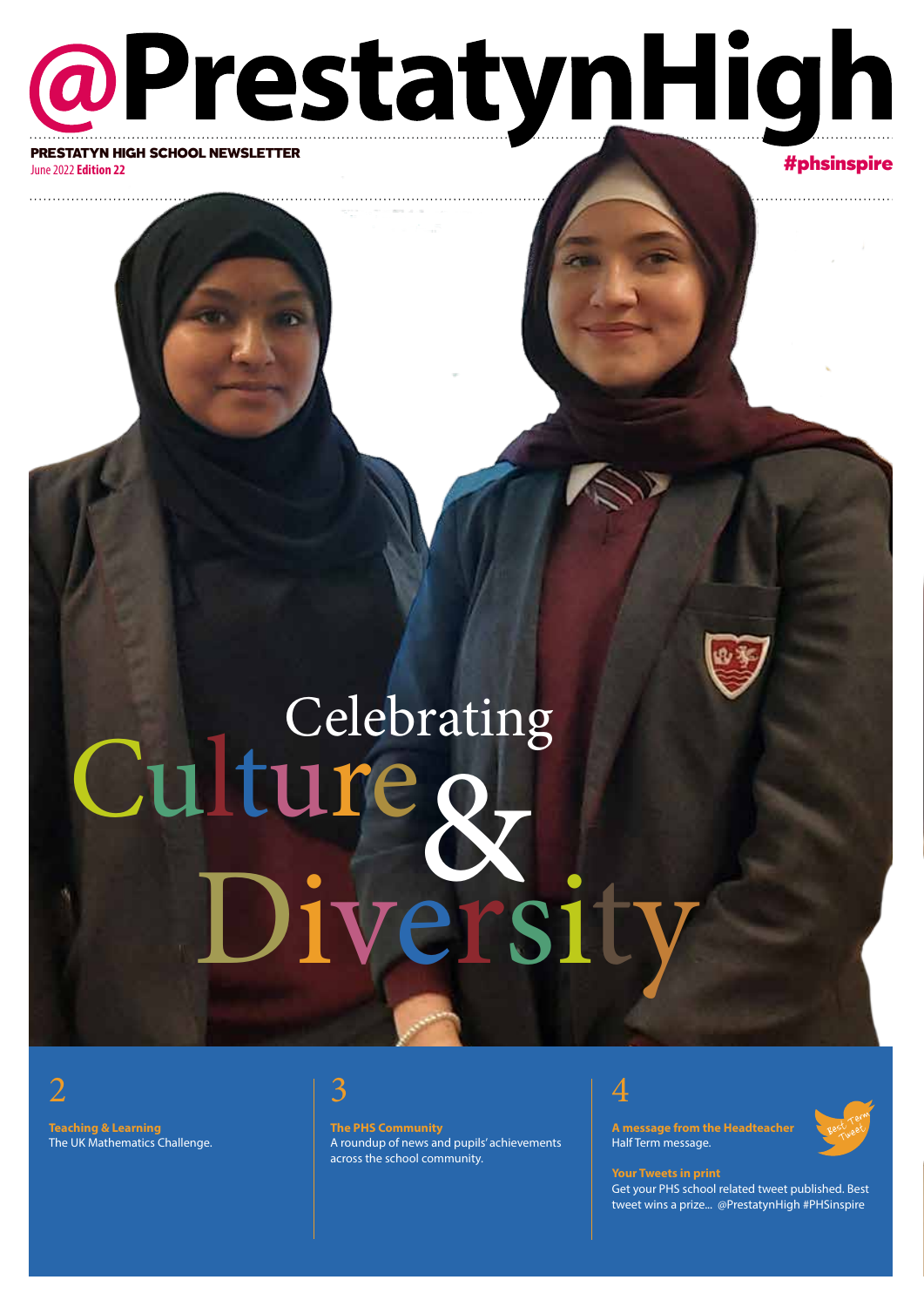TEACHING & LEARNING



### UK Maths Challenge

Congratulations to the 26 Year 8 pupils who won bronze, silver and gold certificates in the UKMT 2022 Junior Maths Challenge. This included 19 bronze, 4 silver and 3 gold winners.

A massive congratulations to Aled Donnelly (best in the school), Dylan Eames and Tia Maxwell for receiving gold certificates, which means they scored in the top 10% of all participants.

Miss Ebony Edwards, Second in Maths, said: "Well done to all of the pupils who took part in the UKMT challenge this year. It is a difficult challenge that encourages mathematical reasoning, precision of thought and fluency. A huge congratulations to our bronze, silver and gold winners. These are some of the best results we have seen at Prestatyn High School. We are extremely proud of our fantastic mathematicians and their achievements."





**SCHOOLS** 

#### Celebrating Culture and Diversity

#### (From Front Page)

 Saja Al Omar and Enaya Ahmad, Year 9, have been running lunchtime Arabic classes for beginners with Year 7 for the last 6 weeks. They have created their own resources, delivered the classes and organised rewards for the pupils who have attended. They are inspirational and amazing young people.

. . . . . . . . . . . . .

. . . . . . . . . . . . .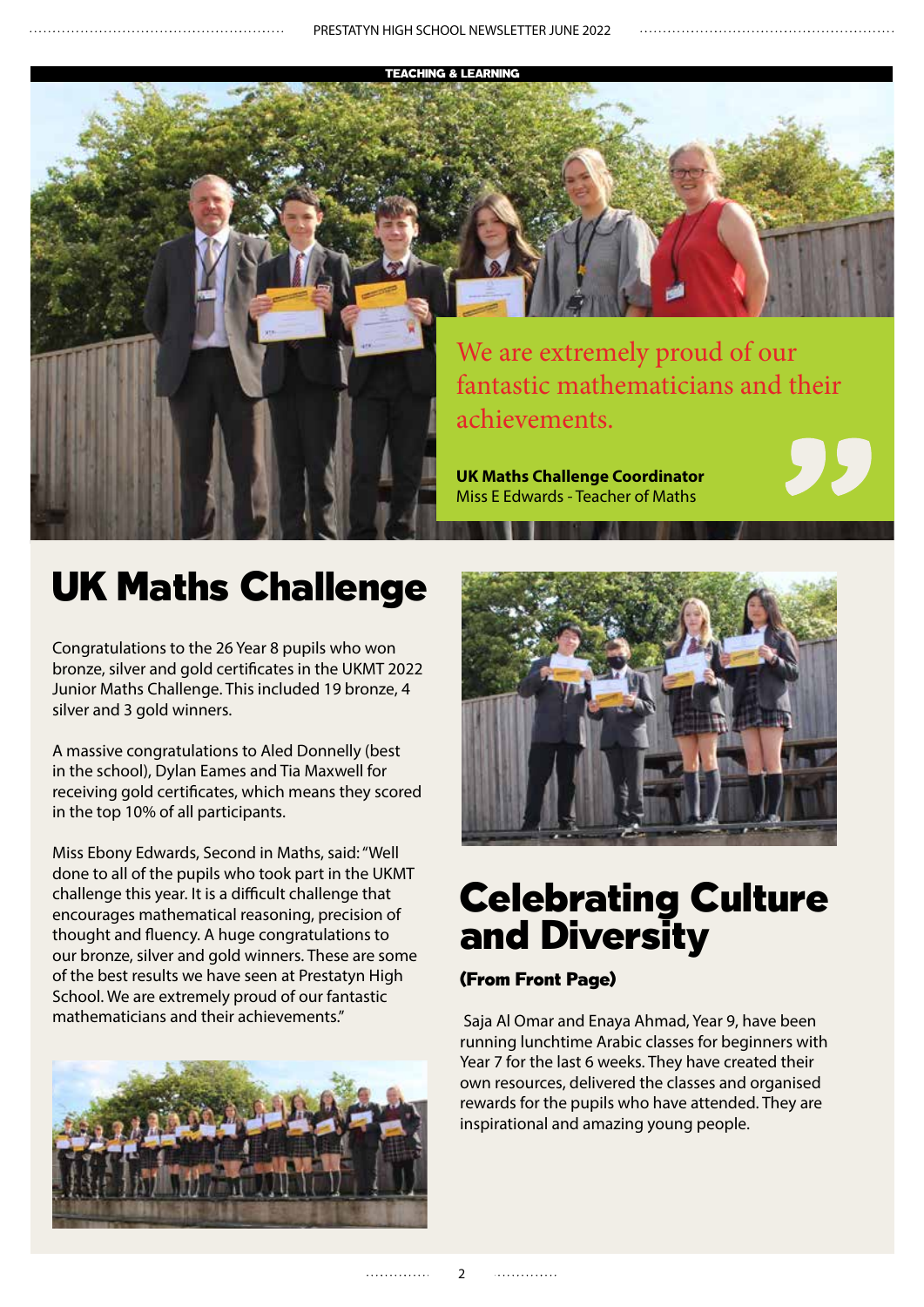THE PHS COMMUNITY

#### Pupil Rewards

Over sixty learners were rewarded for their hard work and commitment to the Prestatyn High School Promises on the 8th April, when an ice cream van visited the school. Learners enjoyed an ice cream of their choice: a truly well-deserved treat for the end of a very busy term.



### New Hope School

A non-uniform event was organised for the end of term. In total, we raised £299. The money will be used to support the development of a new school.

### Games Club

A board games club has been set up by Mrs Skeffington, Head of Geography, during KS3 lunch. Staff have donated games that they no longer require, and pupils have enjoyed learning how to play the games and meeting new people.



### Boxing Success

Alfie Lewis, Year 10, has been crowned junior Welsh 60kg champion in boxing. He earned the title after two successful bouts at a championship at Sophia Gardens, Cardiff. Alfie achieved a gold medal and the Welsh vest. Well done, Alfie; we are very proud of your achievements.

### Easter Egg Sale

Pupils raised money for Ukraine by selling Easter eggs and cakes. A number of our amazing cadets organised an Easter egg and cake sale to raise money for Ukraine. They asked staff for donations and sold the eggs and cakes to pupils. They raised £72.50 for the Ukraine crisis.



### JUBILEE CAKES

Denbighshire hosted a 'Jubilee Bake Off 'competition for Year 7-9 students and Prestatyn High School took part. The 4 students pictured, Kimmi Hughes Year 7, Isobel Mckenna in Year 7, Taylor Tabner Year 7 and Heidi Tarr Year 8, were the finalists with their outstanding cakes. They also composed a description of 70 words, explaining why their bake would be fit for the Queen. The winner was Isobel Mckenna; she has now been entered into the Denbighshire competition. All entries were truly creative and fit for a Queen!